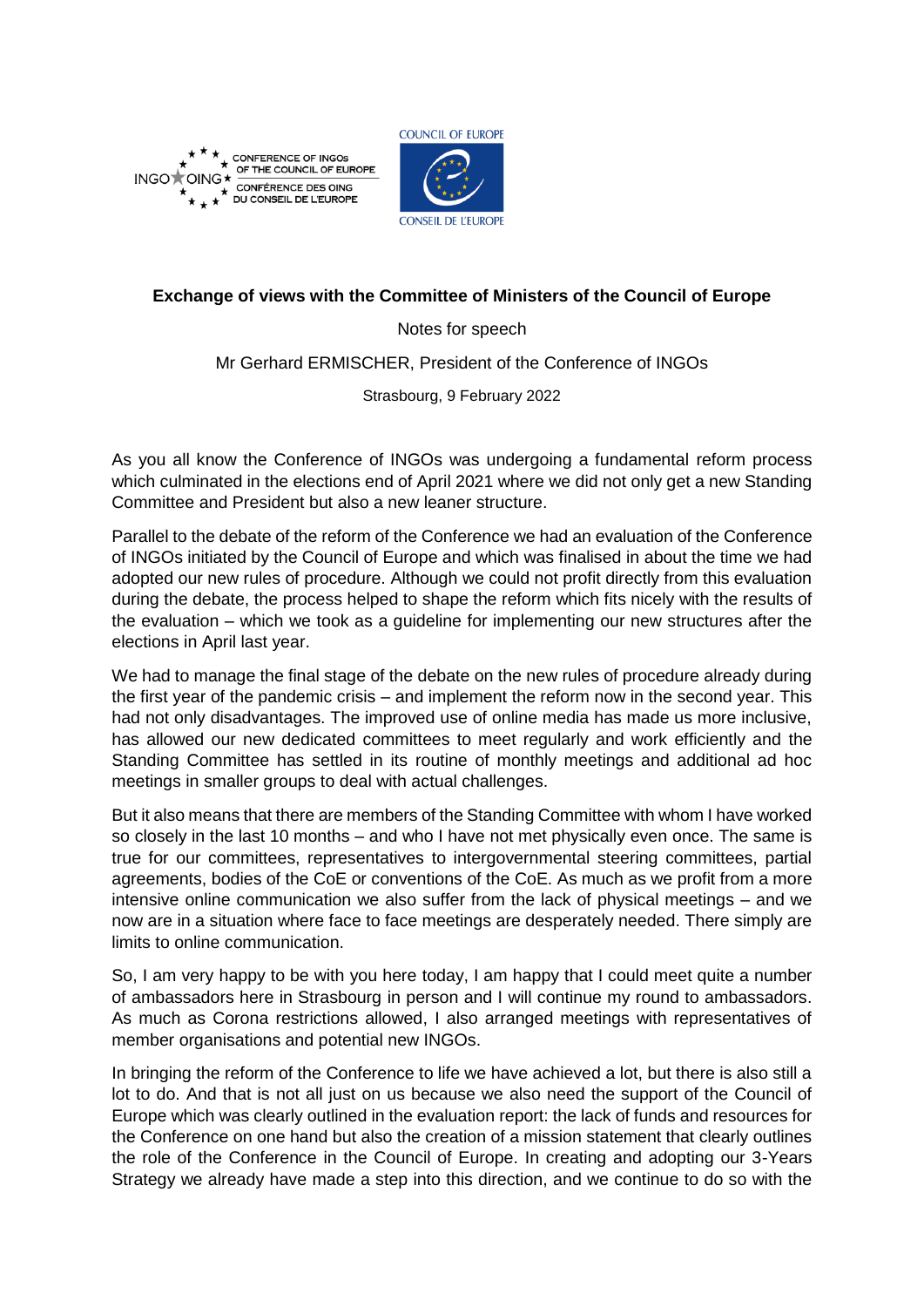work on our communication strategy or action plan. We want to be part of this process, which is being led by the Secretary General and her Private Office, as this clearly will be of the utmost importance for our future.

This also brings me to the Helsinki Process. We are contributing to the process. We were party to the exchanges held in the GR-Dem, GR-H and GR-J. But I must repeat here what I already said in the rapporteur groups: this dialogue needs to become more open and more transparent. Even for the members of the INGO Conference the Council of Europe and especially the Committee of Ministers appears as a black box. We have started to pull the lid a bit, by inviting chairs of rapporteur groups to our last General Assembly, to explain the Helsinki Process to our members, but it all happens behind closed doors. And for NGOs and citizens who are not part of the Conference it appears even more closed and secret.

We have already shared suggestions on how to open up the process, like livestreaming, allowing at least a moderated debate through written questions e.g. in a chat function. Of course, we also would like to see the Conference in a more pro-active role in the preparation of the events. We understand that we are not in a position to take decisions, but we could be made more use of in an advisory function. And this goes of course not just for the up-coming meetings of Rapporteur Groups with Civil Society, but as well for the planned annual exchange of the Secretary General with Civil Society.

At this point I might also mention our own contribution to promote the Council of Europe and its instruments. The publication of our Expert Council on the recommendation 2007(14) of the Committee of Ministers gives in an insight in the situation in all of Europe, covering all 47 member states plus Belarus and Kosovo<sup>1</sup>. Albeit not a scientific study but based on responses gathered by NGOs it gives valuable insights and helps Civil Society Organisations to work with the recommendation.

In a follow up to the revision of the Code of Good Practice for Civils Participation in the Decision-Making Process we have set up the BePart Platform together with the Congress of Local and Regional Authorities and the Department of Democracy and Governance. Just now we are collecting good practice examples from all over Europe, looking at them from both sides, Civil Society and Government and preparing the launch of this platform as a living tool to help both sides to create good participatory processes.

We help creating the Handbook for Civil Society of the Secretary General to better interact with the Council of Europe. And we have been party of the launch of the CURE Campaign, a Civil Society Initiative to strengthen the values of the Council of Europe and to attract Civil Society Organisations to co-operate with the Council of Europe.

The pandemic crisis put a stop to our country visits over the last two years, but this year we will take up the visits again and the first one is fast approaching to Finland. This visit is basically planned as an advertisement tour for the Council of Europe and the Conference of INGOs as we see that there are many very active NGOs in Finland (and in all of Scandinavia) who virtually do not know anything about the Council of Europe and even less about the Conference. We also see that there exist very well acknowledged forms of participation for Civil Society with the Finnish Parliament when it comes to the EU or UN, but less so to the Council of Europe. We, therefore, have decided to try out a new format in this visit to bring together NGOs, citizens, parliamentarians and representatives of the Conference of INGOs to

**.** 

<sup>&</sup>lt;sup>1</sup> \*All references to Kosovo, whether the territory, institutions or population, in this text shall be understood in full compliance with United Nations Security Council Resolution 1244 and without prejudice to the status of Kosovo.